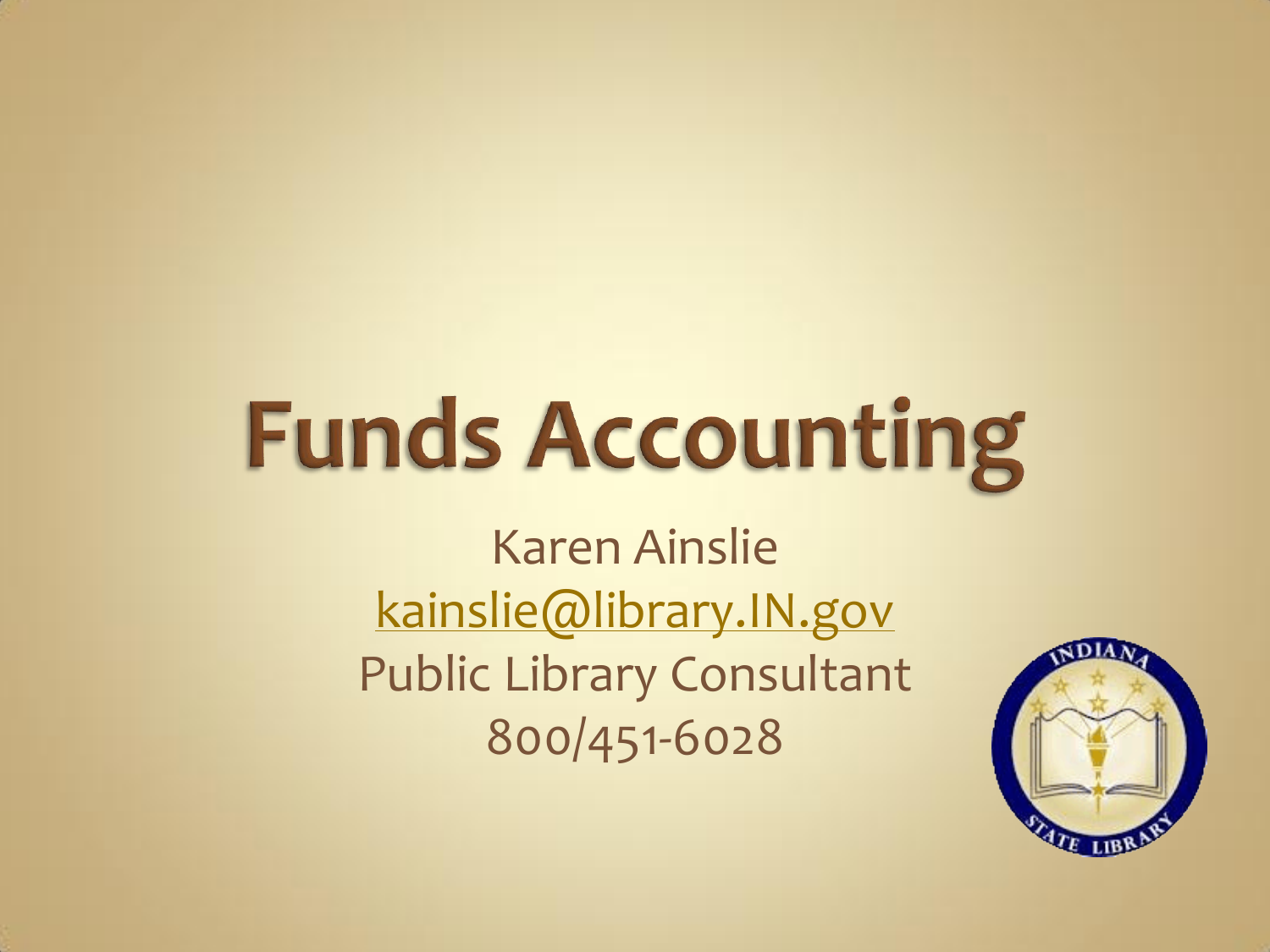

- Goals/Objectives
- Definitions
- Fund Groups
- Budgeting
- Government accounting
- Financial statements

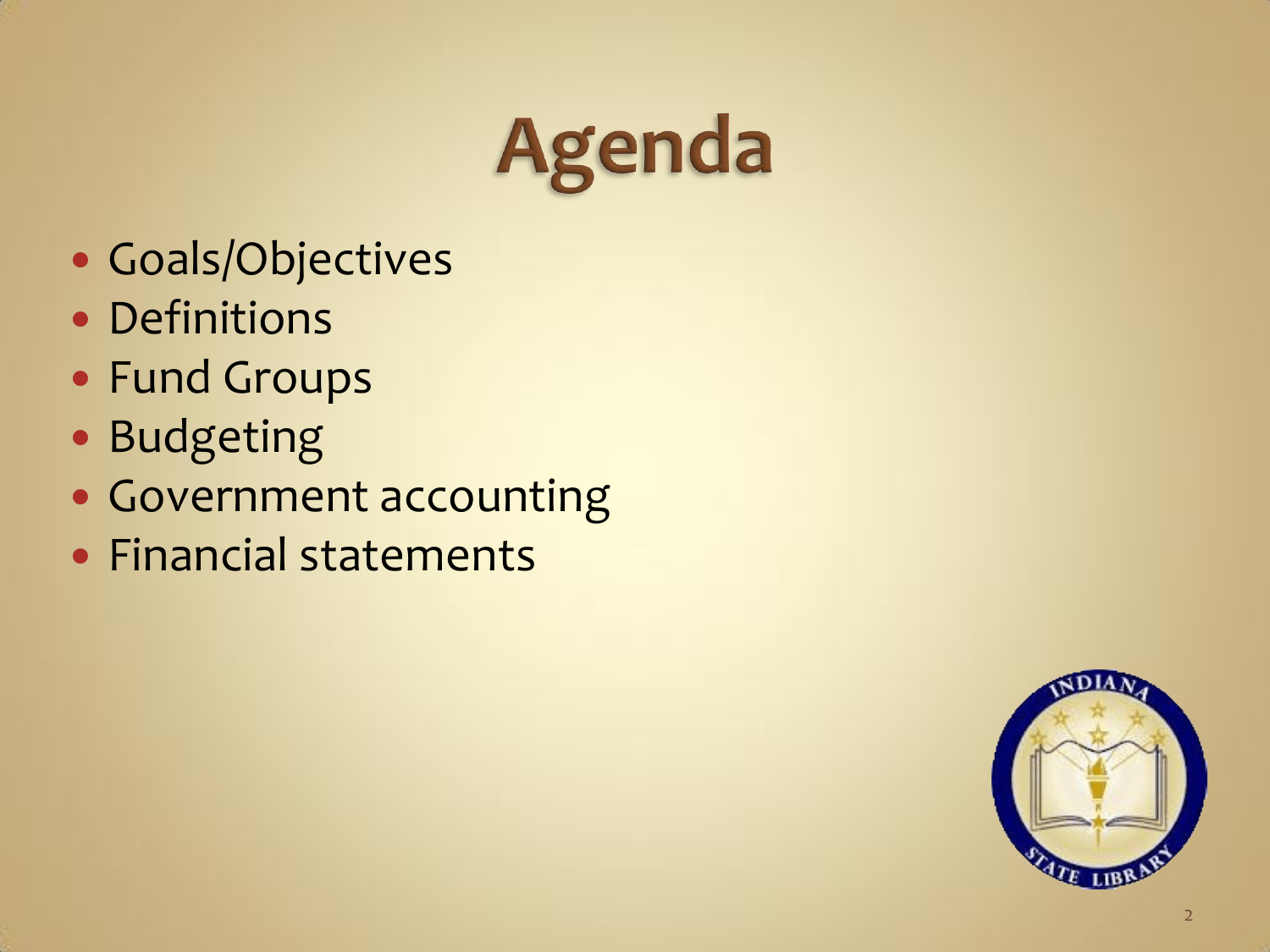#### Goals

- Concepts of fund accounting
- Understanding the various fund groups
- How are we different than a profit organization?

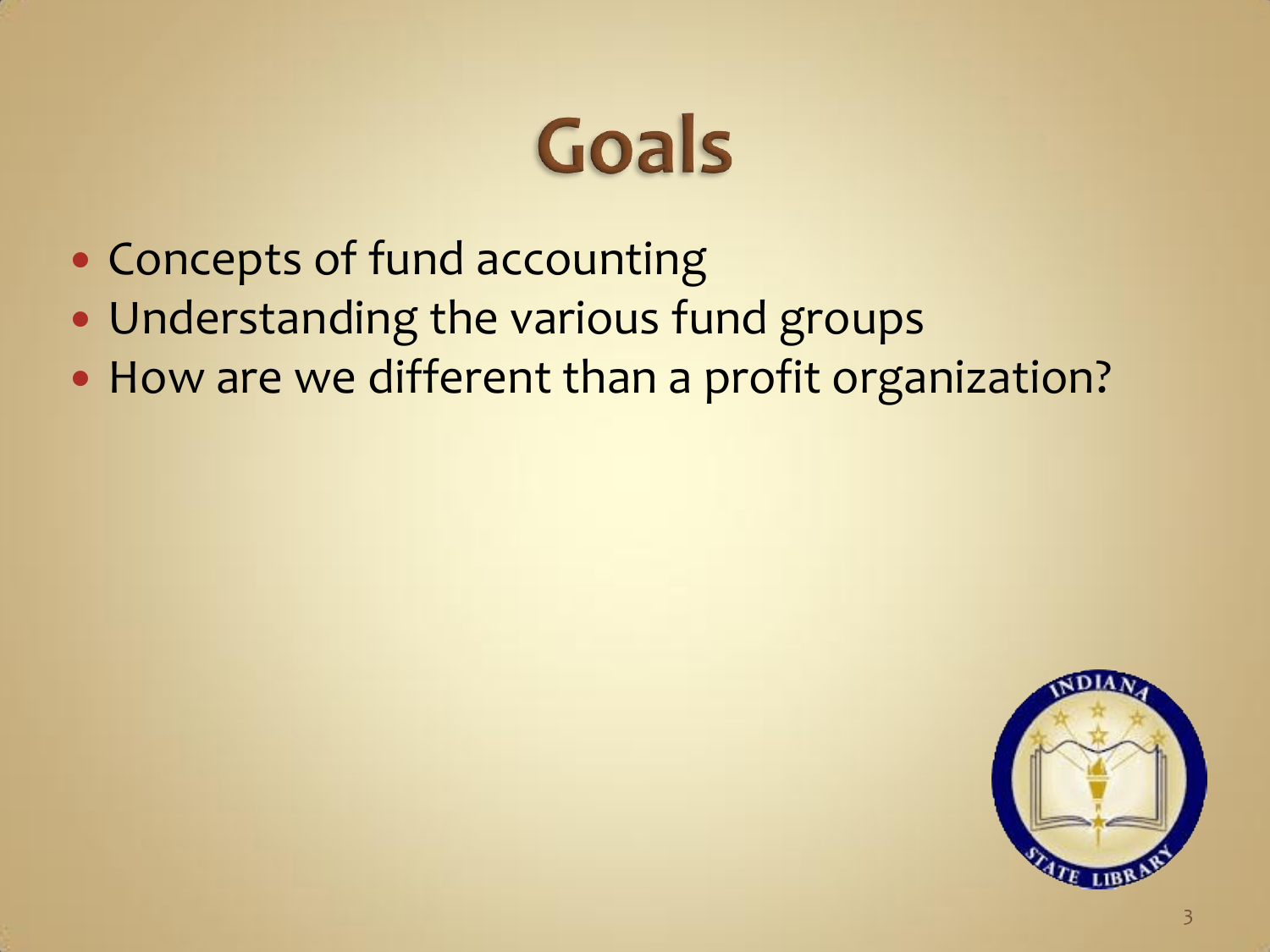### **What is Fund Accounting?**

A method of segregating resources into categories (i.e., funds), to identify both the source of funds and the use of funds.

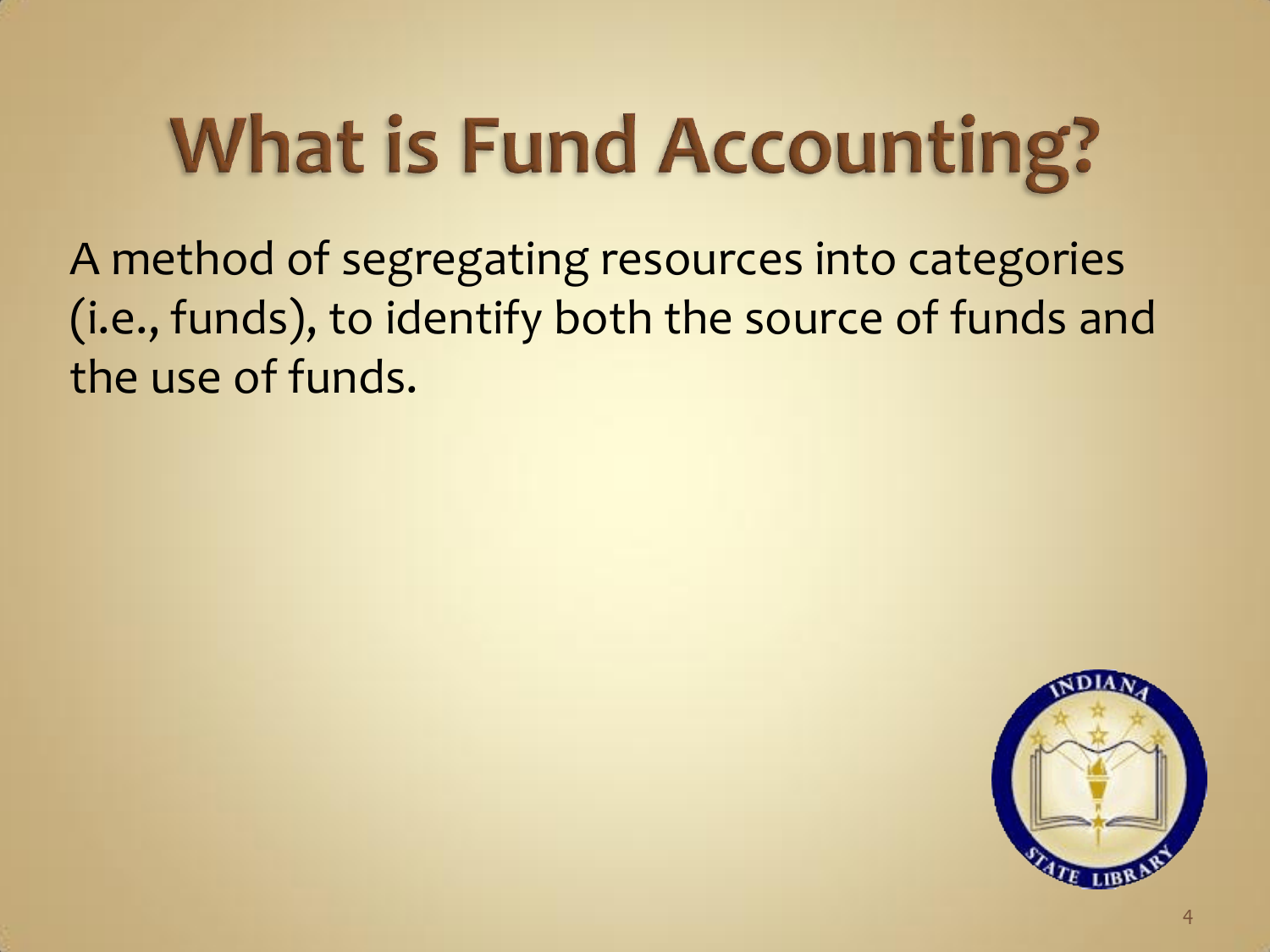## **Objectives of Fund Accounting**

- Demonstrating accountability and stewardship
- Determining financial condition
- Planning and budgeting

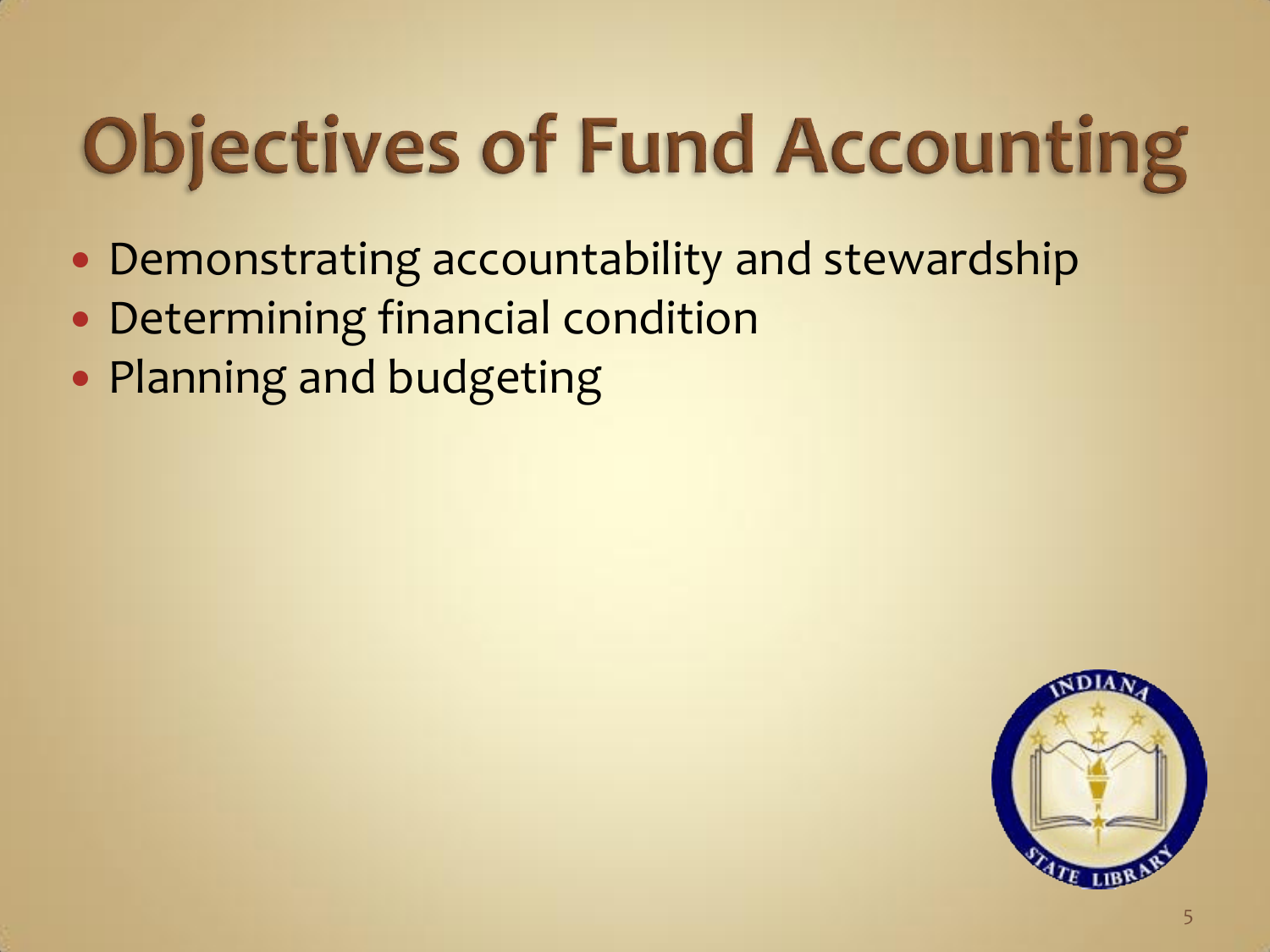## **Objectives of Fund Accounting**

- Evaluating organizational and managerial performance
- Determining/forecasting cash flow
- Communication

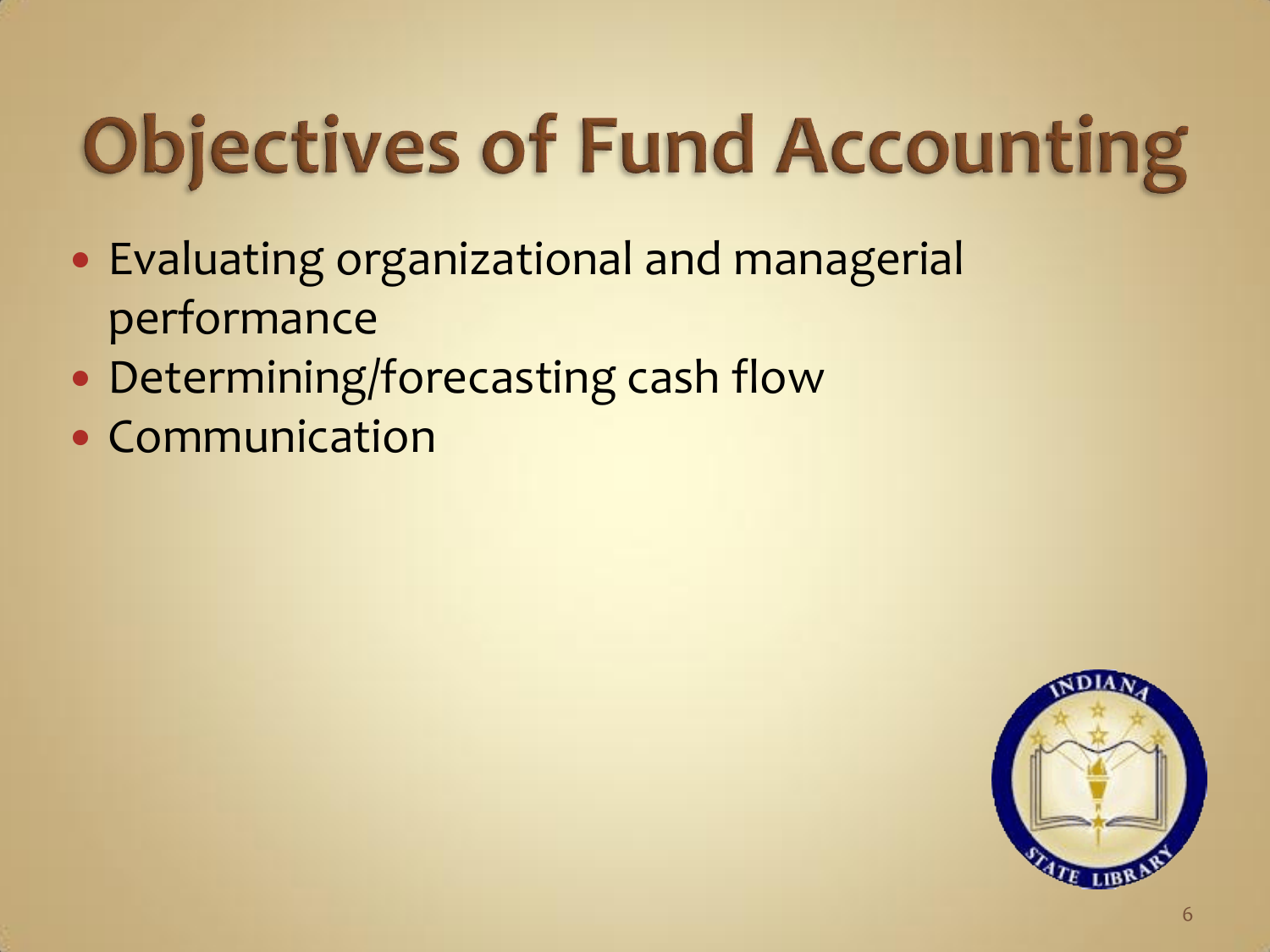#### **Definitions**

• Fund: A fund is a segregation of resources established to control and monitor resources and to help ensure and demonstrate compliance with legal/administrative requirements.

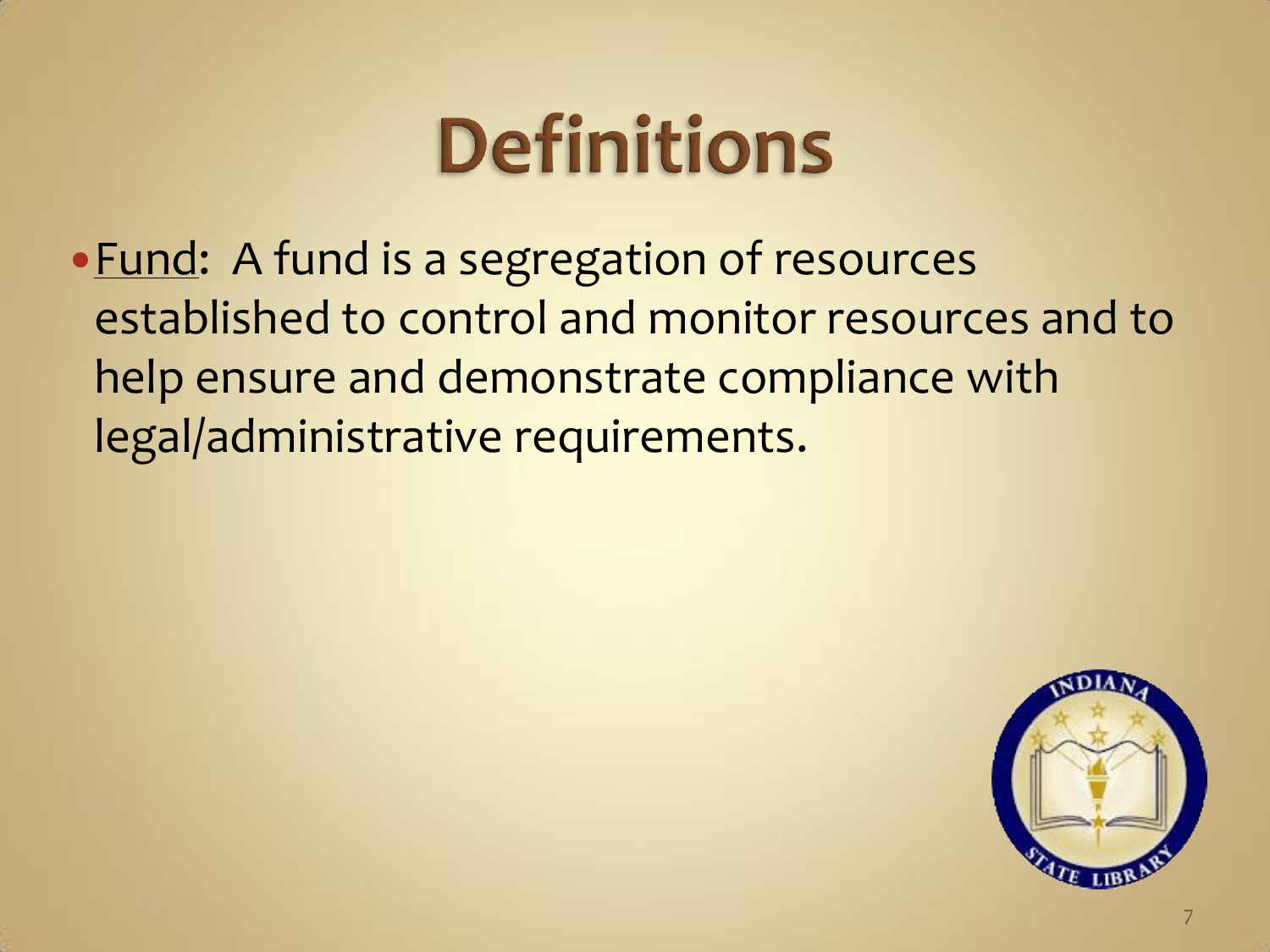#### **Definitions**

• Fund Balance: Equity within a fund. Assets = Liabilities + Fund Equity

Fund Assets – Fund Liabilities = Fund Balance

Assets – Claims Against Assets = Fund Balance

 The fund balance may also be known as Net Assets, Capital, or Net Worth.

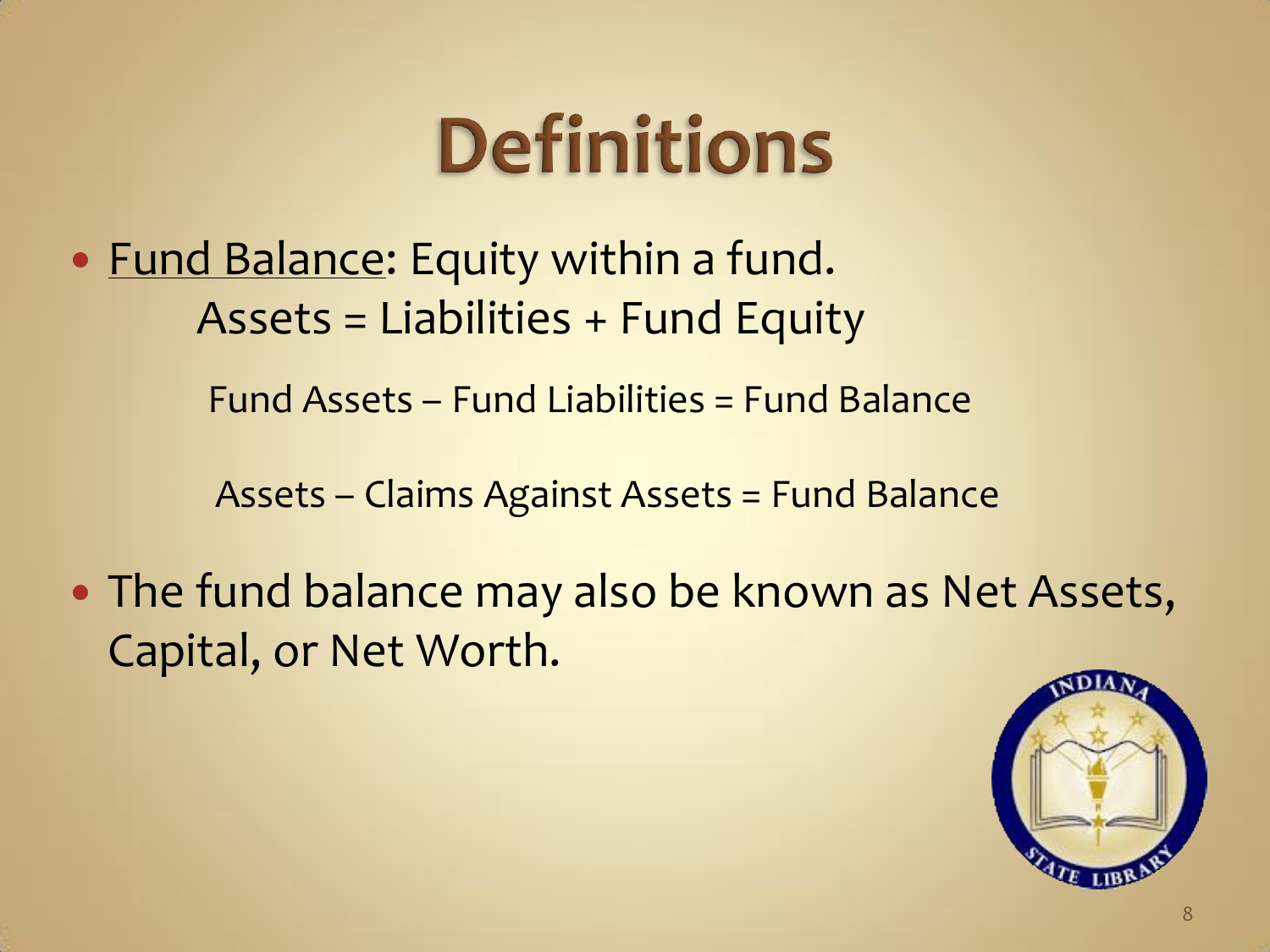#### **Definitions**

• Fund Group: A separate entity with a self-balancing set of accounts consisting of assets, liabilities, fund balance, and, where appropriate, revenue and expenditure accounts.

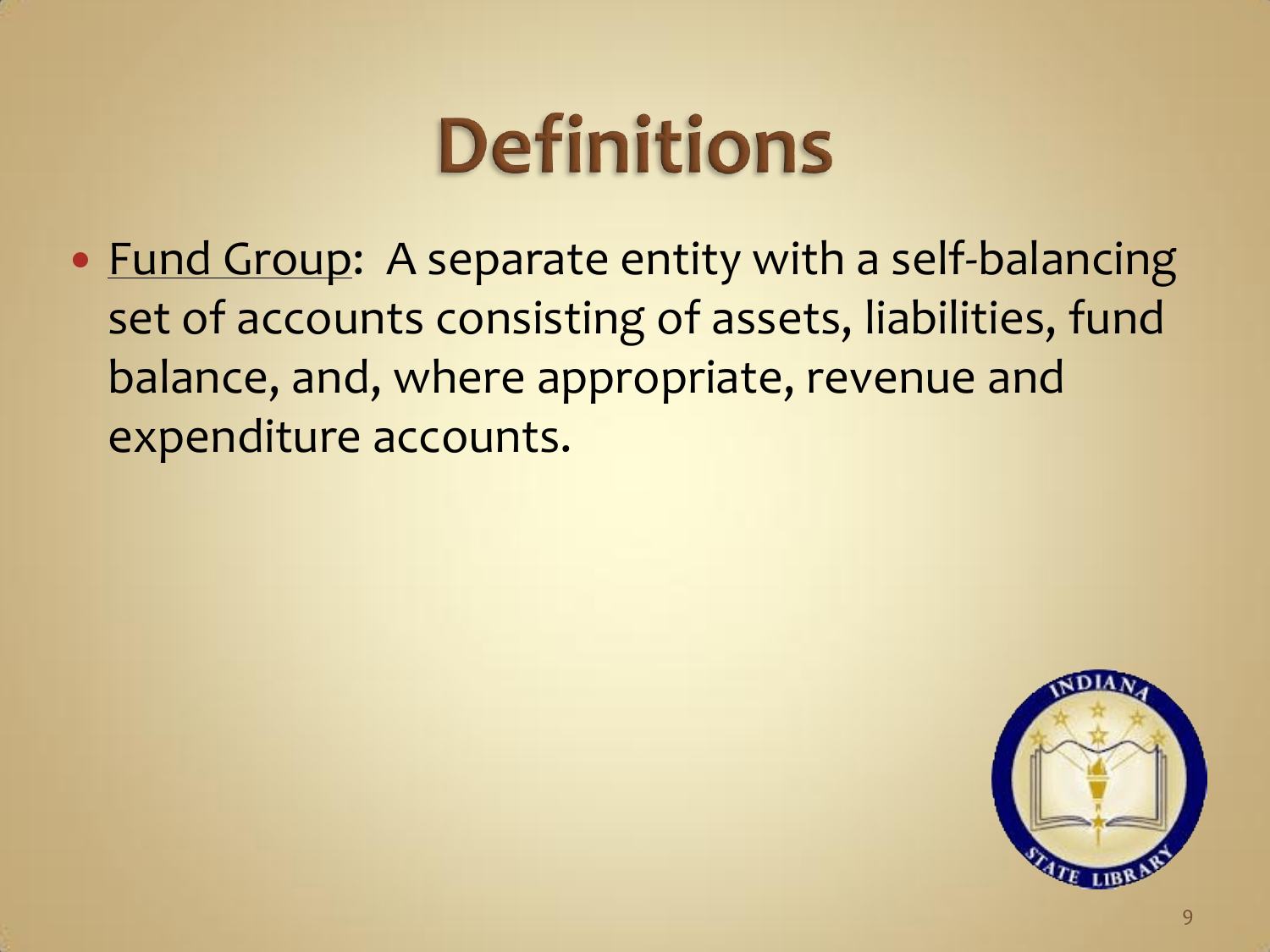### **Fund Groups**

- Operating Fund
- Library Improvement Reserve Fund (LIRF)
- Debt or BIRF (Bond and Interest Redemption Fund)
- Rainy Day Fund
- Technology Grant Fund
- Agency Fund
	- Evergreen Fund
	- **PLAC Fund**

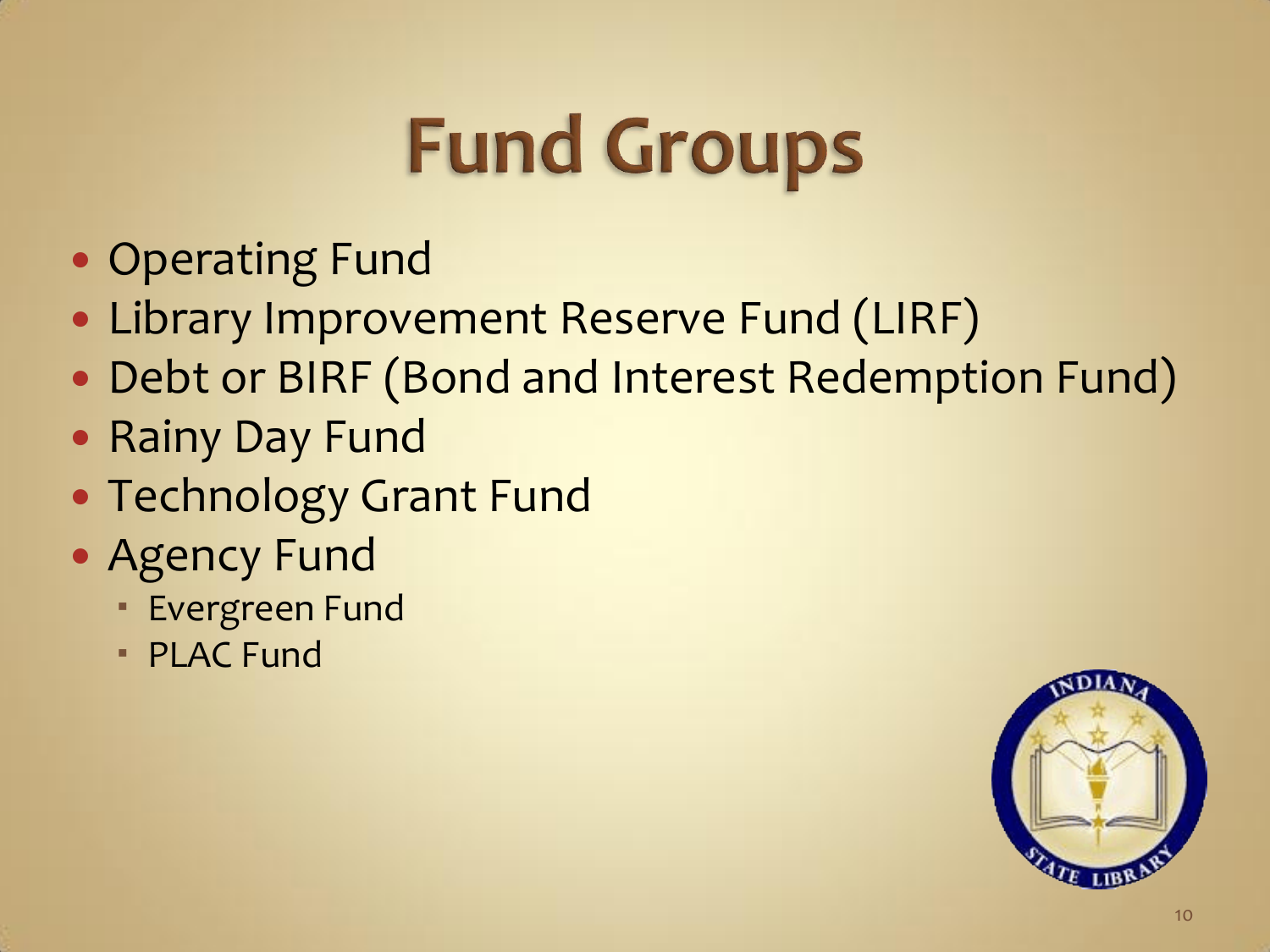## **Operating Fund**

- Fund expendable for operating purposes in support of the library's mission; expected to be expended in the near term.
- Broken down into smaller categories for expenditures. These categories are called accounts. One of the most important funds, which must have accounts, is the operating fund.
- Money is received and disbursed on paper or bookkeeping software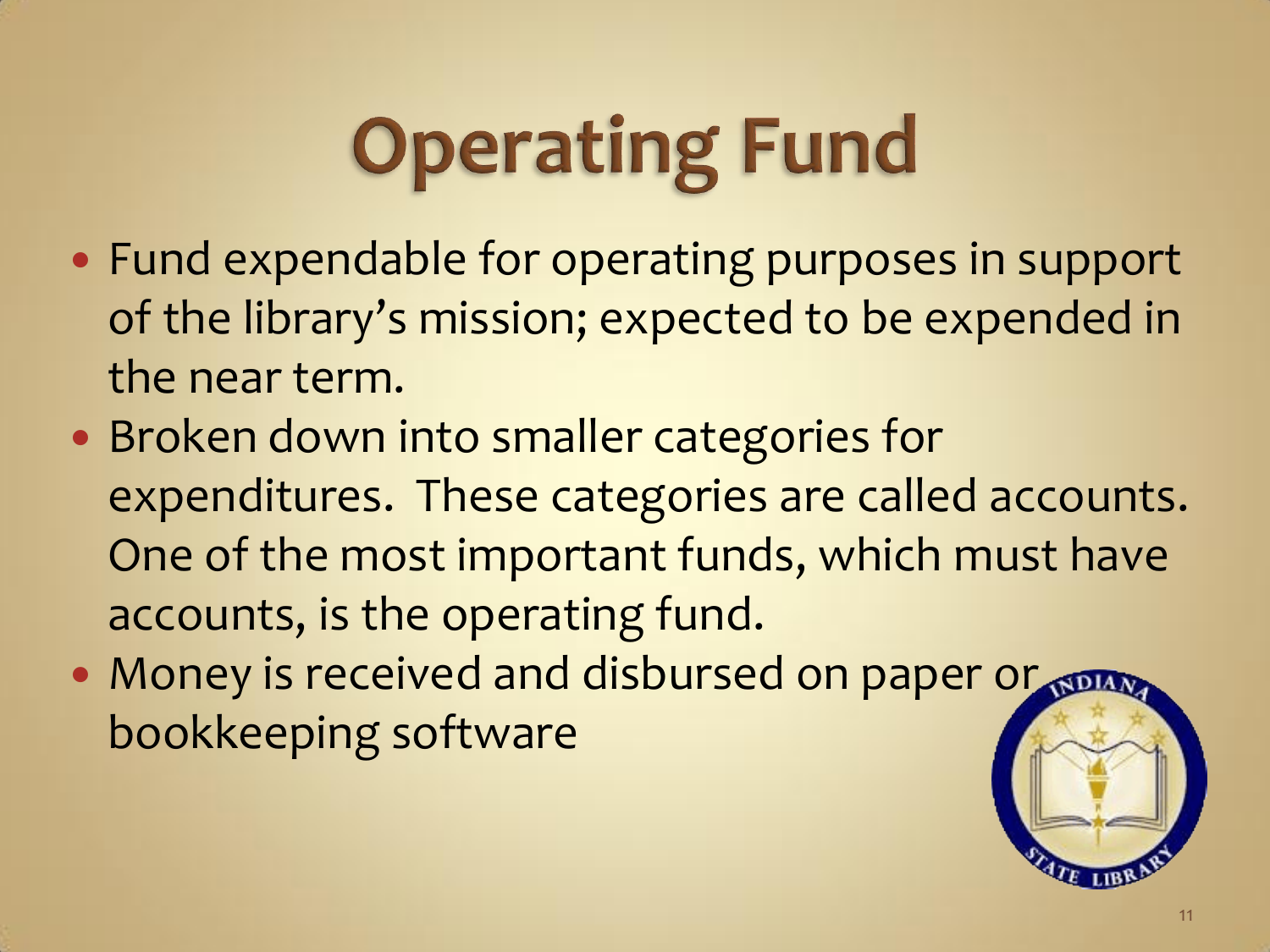## **Operating Fund**

- Designated fund
- State appropriations

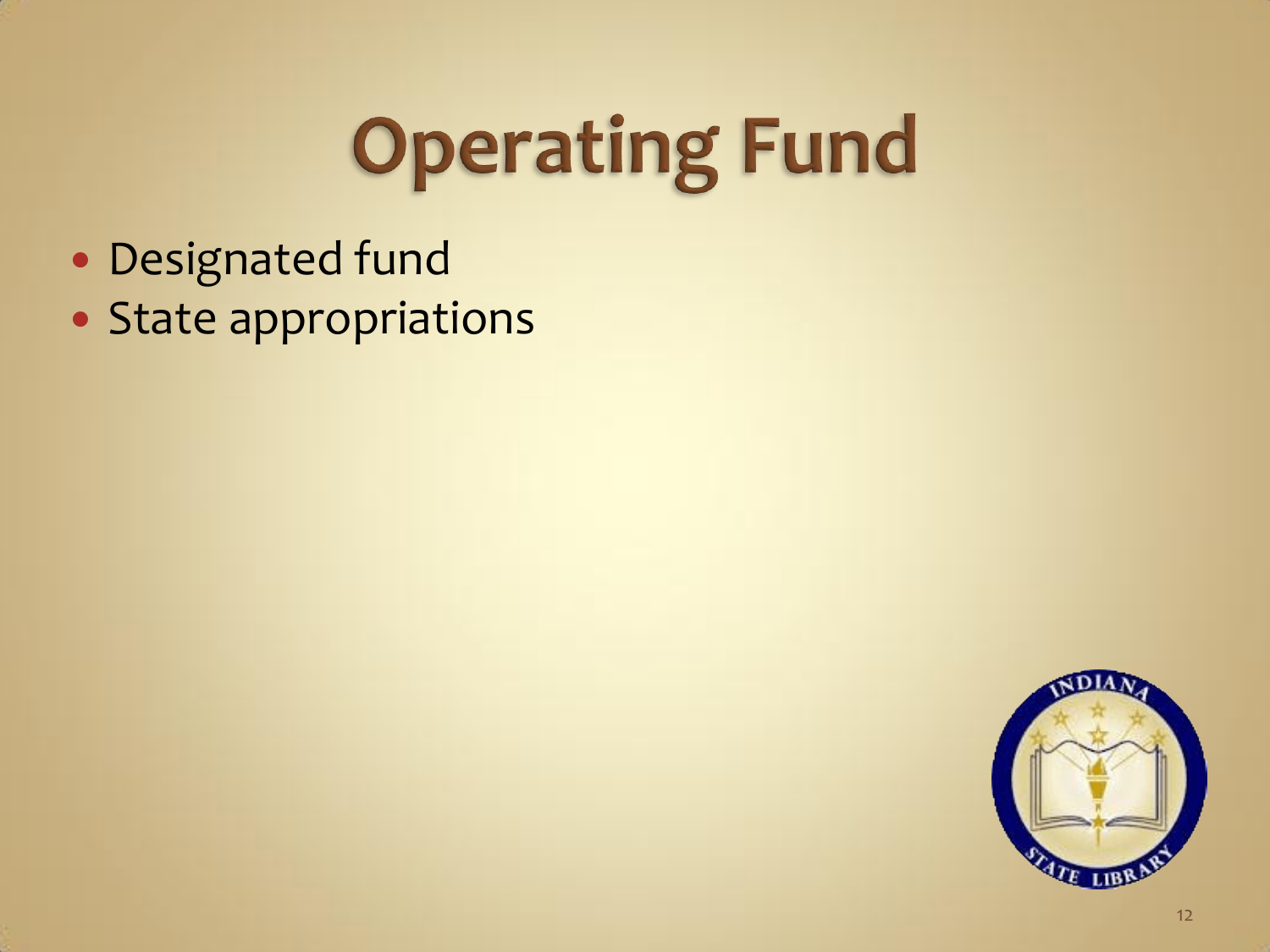#### **Gift and Grant Fund**

- Unrestricted Restricted
- - LSTA
	- **State Technology Grant** Fund